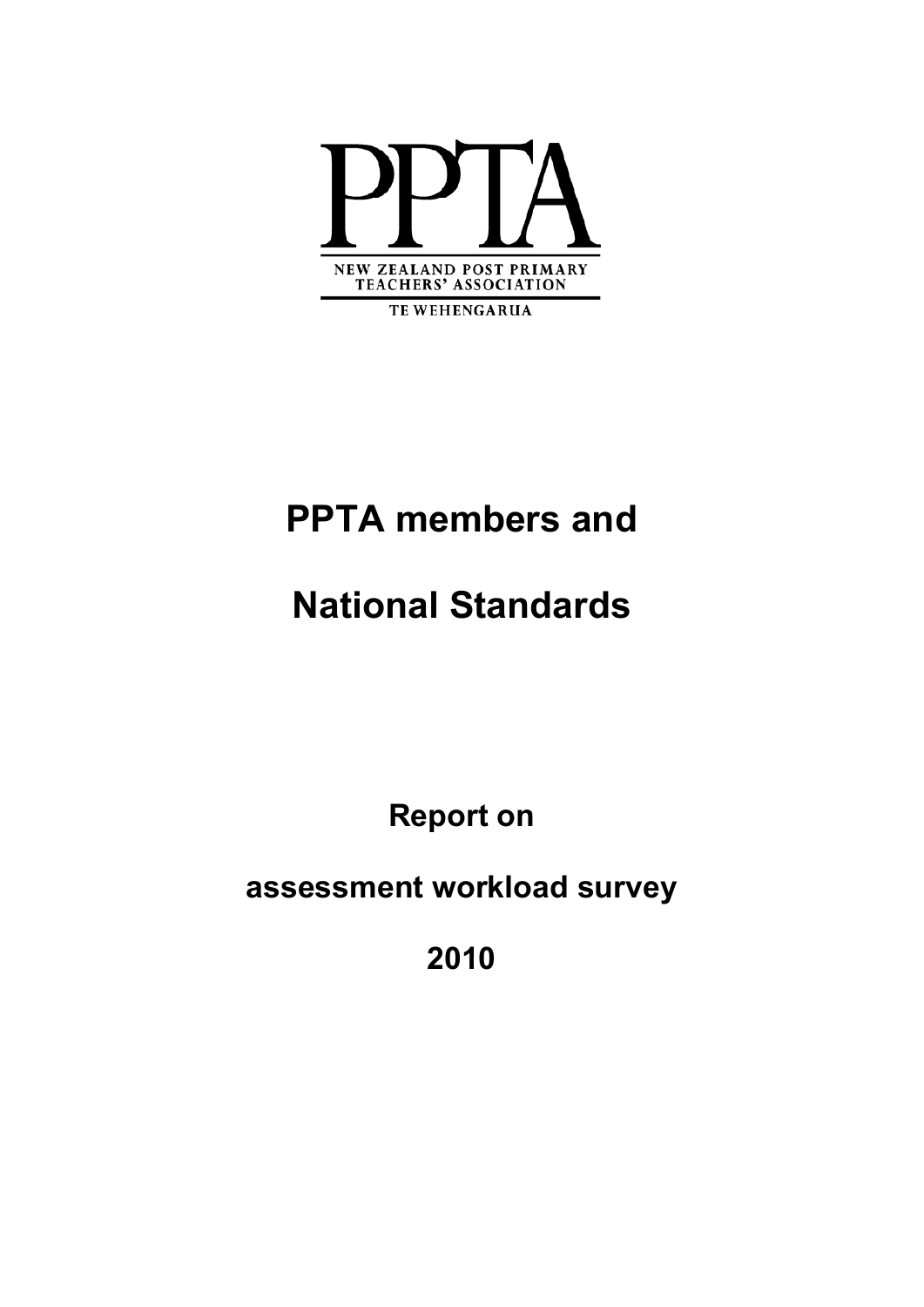ISBN: 0-9582633-9-6

Published by New Zealand Post Primary Teachers' Association, Wellington, 2011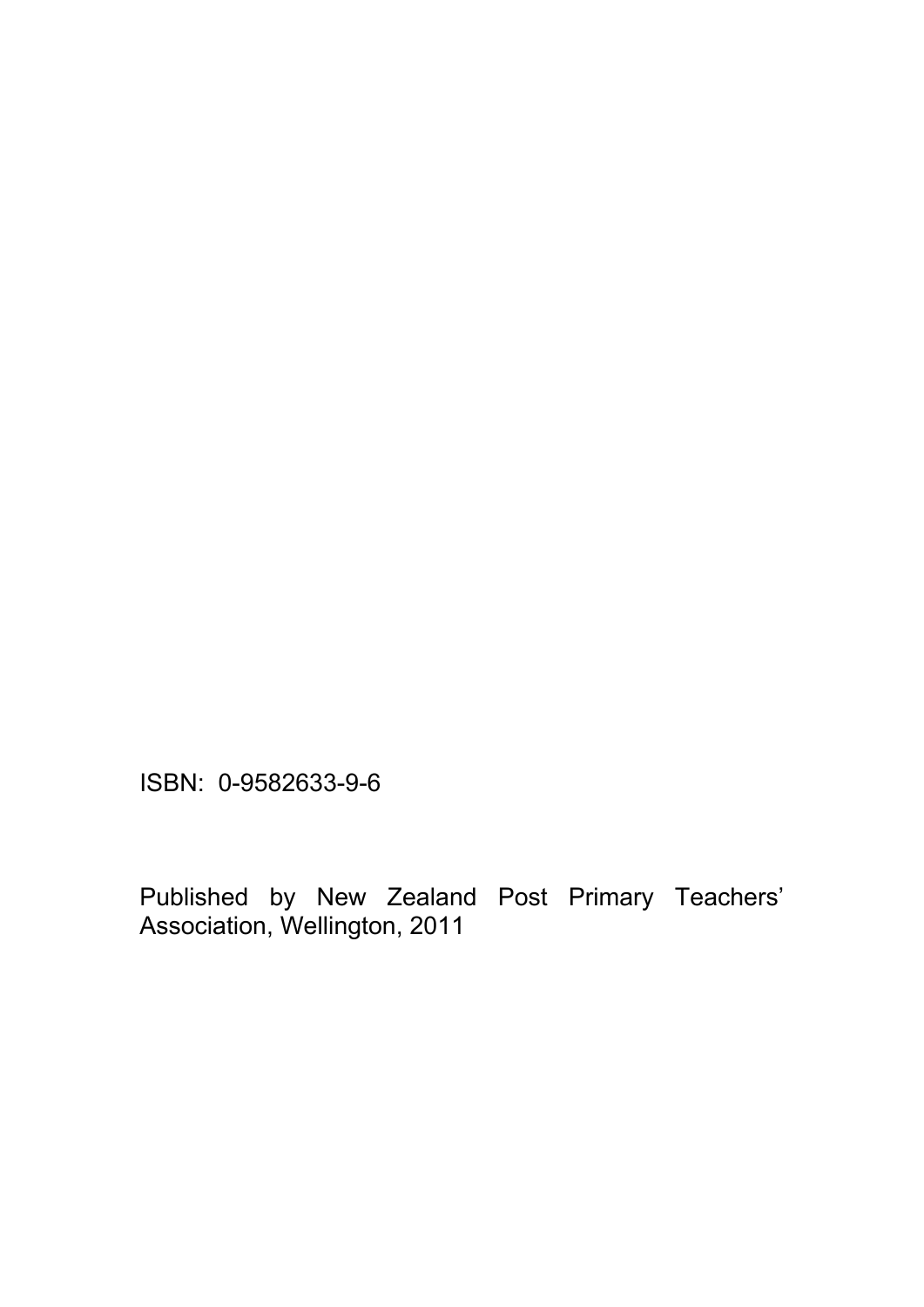## **Introduction**

As reported in *[The cost of change: PPTA Survey on NCEA Workload 2010](http://www.ppta.org.nz/index.php/resources/publication-list/1661-cost-of-change)*  (NZPPTA, 2011), PPTA conducted an online survey of its members in Term 4 2010. The purpose of the survey was primarily to establish a detailed picture of the impacts on secondary teachers' workloads of the NCEA changes that are being implemented between 2011 and 2013.

An additional purpose was to find out how many PPTA members were affected by the implementation of National Standards, as another form of high stakes standards-based assessment, but this time in Years 1-8, and whether any of these members were also tasked with making the NCEA changes at the same time. (PPTA has coverage of teachers in Year 7-13 schools, as well as of those teachers in area schools who choose to belong to PPTA rather than their alternative union, NZEI.)

519 of the 3,259 members who responded to the survey said that they either taught in Year 7 and/or 8 in 2010 or expected to be doing so in 2011. This report focuses on that group of respondents only.

## **Results**

## *Teaching and assessment responsibilities*

Of the 519 respondents who had Year 7/8 teaching and assessment responsibilities, 89% had these responsibilities in 2010 and the other 11% expected to have them in 2011.

Interestingly, of these 519 respondents, 66% also had responsibilities in 2010 for teaching and assessing at Years 11-13, and another 4% expected to have those responsibilities in 2011. This means that 362 of the respondents were potentially assessing both for National Standards and for NCEA.

## *Workload impacts of National Standards*

Not all of the 519 respondents who taught and assessed at Year 7 and 8 were experiencing increased workload from the National Standards, but around 50% were. It is important to remember that the National Standards are in Reading, Writing and Mathematics, so those respondents who are doing specialist teaching in other subjects at Years 7 and 8, e.g. Technology teachers, Music teachers, or Visual Arts teachers, may be less directly involved with the implementation of the National Standards.

On the other hand, the Ministry of Education's advisory material for the National Standards does encourage schools to use evidence from the full range of curriculum areas to inform their overall teacher judgements of students in relation to the Standards. If a school was following this guidance and taking a broad-based curriculum approach to the Standards, then all teachers, whether specialists or generalists, would be involved in some way.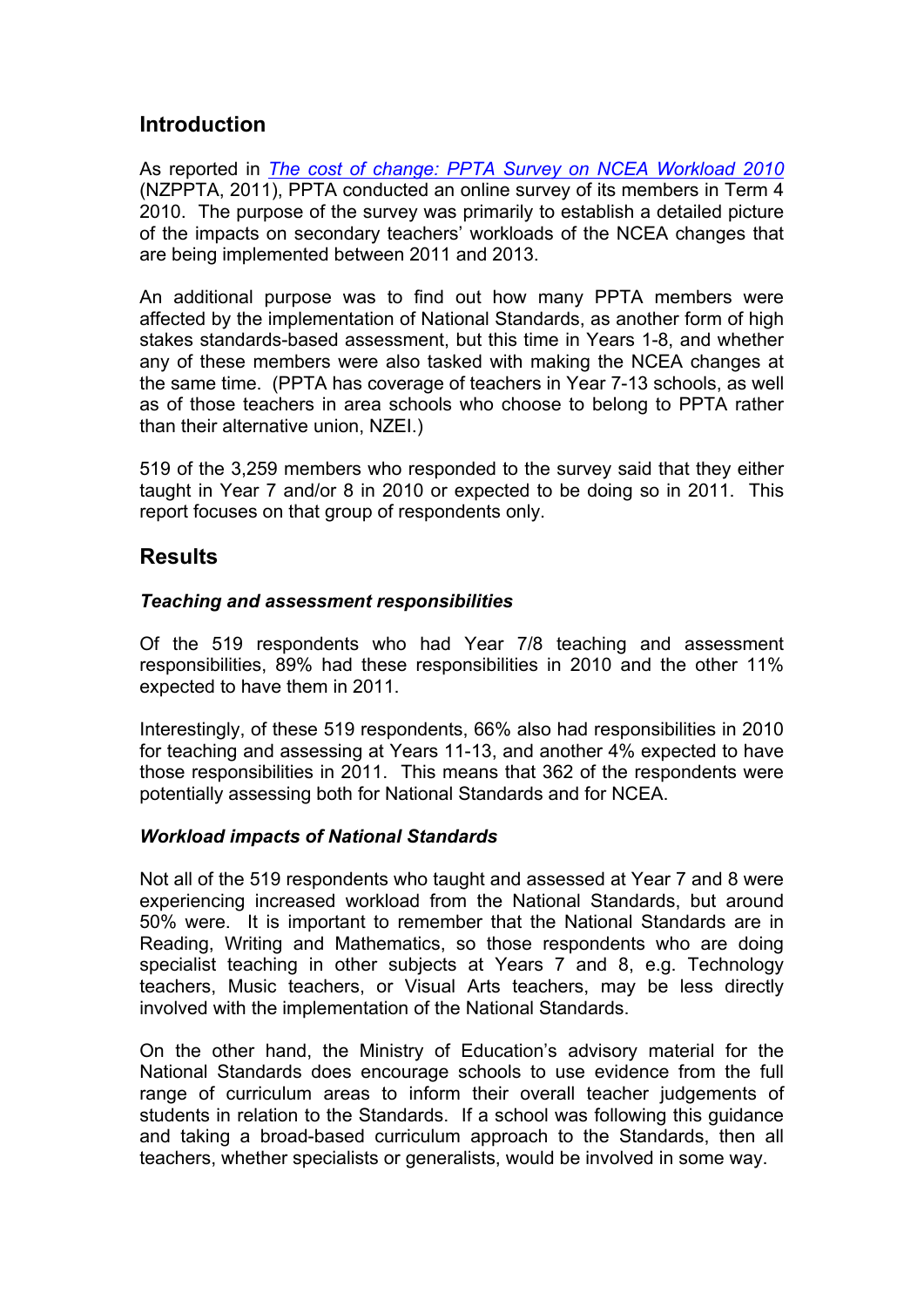The survey asked teachers of Years 7 and 8 "To what extent is each of these causing you increased workload now in 2010?" and "To what extent do you believe the following are likely to cause you increased workload in 2011?" These stems were followed by a list of tasks likely to be associated with the implementation of the National Standards as listed in Table 1 below. Respondents were asked to rate each task on a four-point scale, with the choices being 'A lot', 'Quite a bit', 'To some extent' or 'Not at all'. Percentaged responses for 'A lot' and 'Quite a bit', and for 'Not at all' for both years are shown in the table.

| <b>National</b><br>Task<br>associated<br>with<br><b>Standards implementation</b> | 2010<br>Rated 'A lot' | 2011<br>Rated 'A lot' |
|----------------------------------------------------------------------------------|-----------------------|-----------------------|
|                                                                                  | or 'Quite a           | or 'Quite a           |
|                                                                                  | bit'<br>%             | biť<br>℅              |
|                                                                                  |                       |                       |
| New reporting requirements                                                       | 55                    | 61                    |
| Making judgements against the National<br>Standards                              | 49                    | 57                    |
| to<br>planning<br>Revising<br>accommodate<br><b>National Standards</b>           | 46                    | 58                    |
| Demands of internal moderation                                                   | 46                    | 56                    |
| Extra assessments to generate evidence<br>for National Standards                 | 43                    | 55                    |
| Total number of respondents                                                      | 500                   | 502                   |

|  |  |  |  | Table 1 – Workload impact of tasks associated with National Standards |  |  |  |
|--|--|--|--|-----------------------------------------------------------------------|--|--|--|
|--|--|--|--|-----------------------------------------------------------------------|--|--|--|

It is apparent from this data that respondents expected the workload around National Standards to increase significantly in 2011, presumably because from this year schools are required to set targets and begin to report results to the Ministry of Education.

Some respondents expressed a perception that National Standards were something yet to be grappled with:

- *All of this is still in development happening primarily at middle management.*
- *I haven't been told much of how the changes will affect me.*
- *We are starting to prepare now for what will happen next year. We have a lot more to do and will be getting to it over the coming months. At this stage it's largely a case of not knowing what we don't know.*
- *I am taking up a position at another school and have been told I will be*  expected to contribute to providing evidence. I need to learn what that *means!*
- *We have only begun to teach these levels so have not had time to digest national standards. We expect our work load to increase.*
- *I have a good HOD who manages this stuff pretty well. I'm a bit unsure of what to expect on this at this stage.*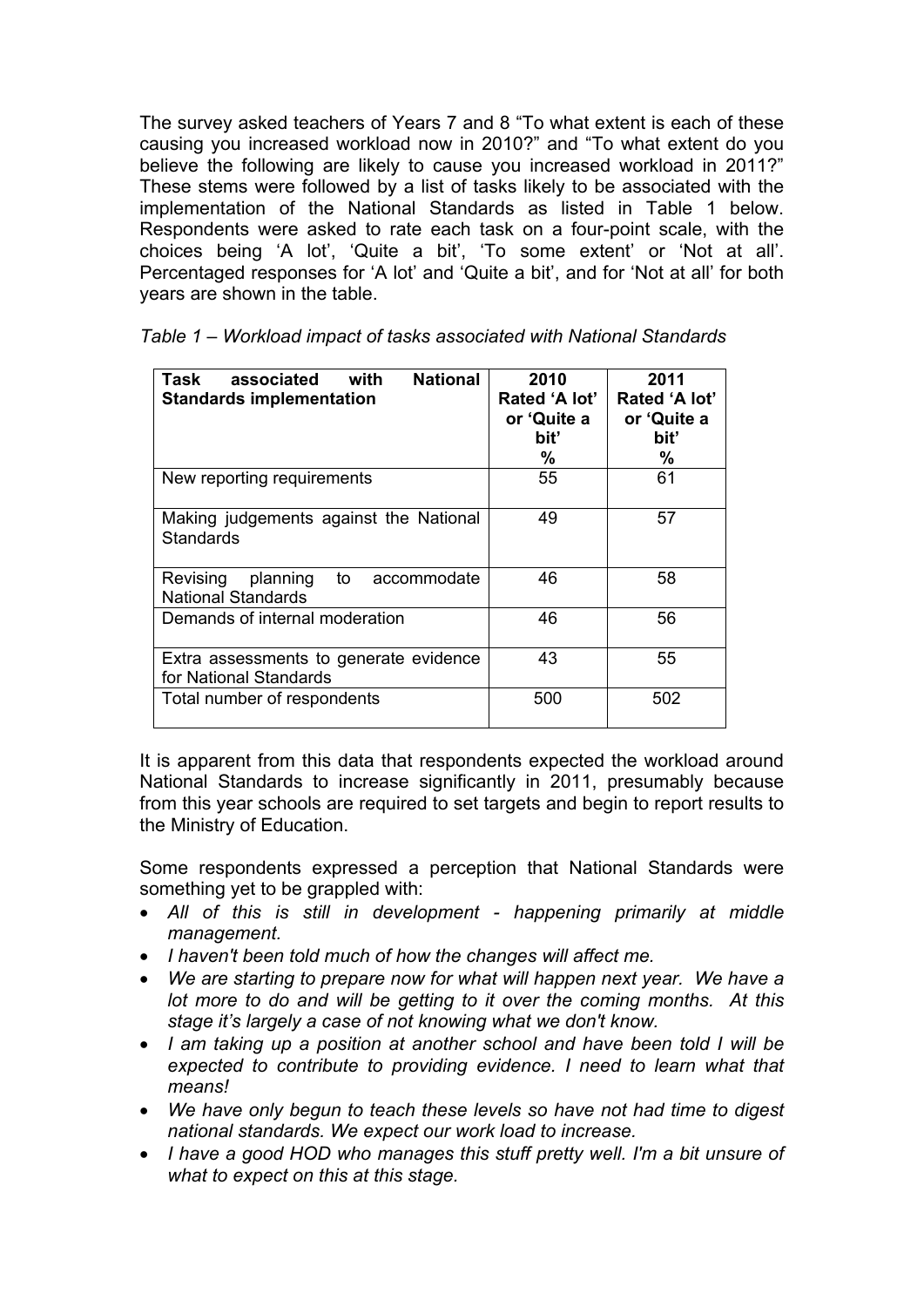- *This is a massive task that we are just beginning to get more detailed information about.*
- *I haven't been told how this will affect me as a drama teacher.*
- *I am unfamiliar with National Standards and what impact it will have on the course that I might be teaching next year.*
- *Not entirely sure how this will affect my practice/be implemented at my school.*

Some respondents appeared to be in schools which were hoping that National Standards would somehow disappear:

- *We have begun preparing for National standards in an exploratory way. We are introducing asTTle that is aligned with National Standards but principal does not want to waste time if it becomes unnecessary.*
- *School has decided not to implement standards, as they are so unclear, and hope no-one has noticed.*
- *There has been no discussion of this within our school.*

Those who had begun to seriously grapple with the National Standards had quite a few comments to make about that:

- *The extra PD and meetings to do with National Standards are also taking a lot of time and are frustrating because most are not sure of where they are heading.*
- *National Standards is a joke. It is an inappropriate means of assessing the holistic development of year 7/8 students. Teachers are already encouraged to do individual planning for their students and these standards just impinge this process by discouraging achievement based learning and development.*
- *Quite an alarming change in paperwork and meetings to make sure we are getting it right, when the major difference is really just the language or terms for things we are doing already.*
- *In my pastoral care role, I assist teachers, students and their Learning Supervisors, e.g. by undertaking some of the testing (not the marking), explaining to families what Nat Stands and results mean etc. This has proven very challenging to learn (and time consuming to do) yet very limited training given.*
- *Not nearly enough non-contact time to do this in. Being in an AREA SCHOOL, not even having a management unit nor any free time whatsoever. All this work is being done by me in the evenings and on the weekends, which is why I am now forced to take out some mental time!*
- *Why are we doing this? Who benefits? Our feed forward was most often ignored and so will the extra workload that this requires.*
- *All students learn at different rates and this is not allowed for. I am all for honesty of reporting but it is too black and white and impersonal and perhaps a turn off to school in earlier years*
- *PD has not been across the board enough in our school only a couple of teachers have been allowed to attend and so rest are in the dark.*
- *The report load for mid year reports was HUGE due to national standard reports and also normal reports still having to be written.*
- *Extra meetings after school, more files etc. Angry parents...*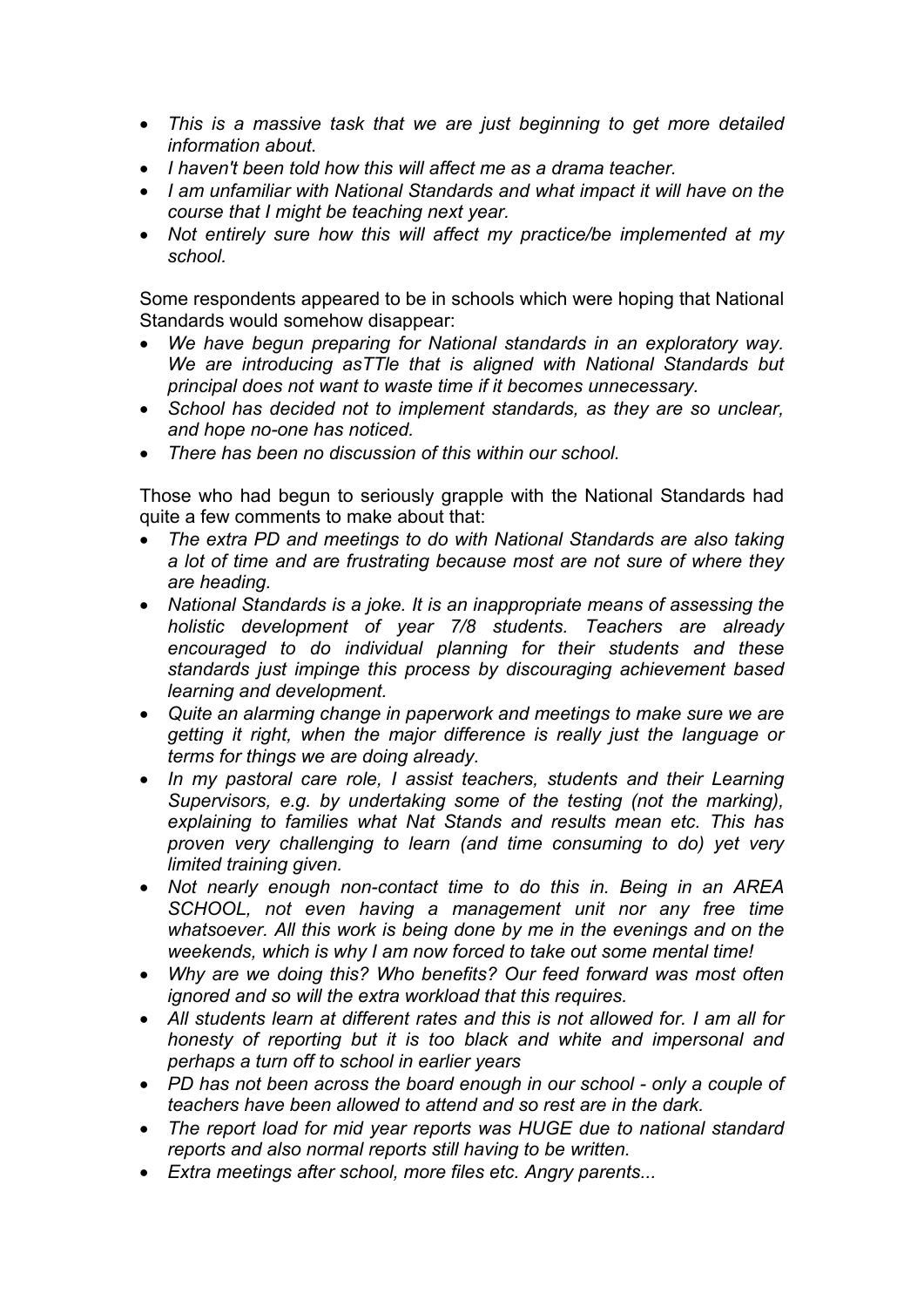- *National Standards have had a dramatic impact on workload and this has not been helped by flaws in the system (aligning PAT and asTTle data and curriculum with standards) and the very poor quality PD which has been available.*
- *National Standards are impacting greatly on teaching and learning processes and just getting in the way of us being able to accommodate to individual learning needs. It is placing high demands on teachers and should be discontinued.*
- *More paper work I trained to teach, not run a desk!*
- *Working out what National Standards actually mean would be the largest amount of work.*
- *It's still going to be a big work in progress next year reports are going to be constantly re-vamped until the implementation is fully understood.*

A number of the comments in response to the questions about 2010 and 2011 explained why teachers did not see themselves as greatly affected by the National Standards. Many of these comments are interesting in the light of the Ministry's wish that evidence be collected from across the whole curriculum:

- *I do not teach a subject that National Standards applies to.*
- *Not being a primary teacher I have not been provided with any information regarding national standards - it may or may not impact my teaching workload next year.*
- *Science is not regarded as important by the Ministry so we seem to have escaped National Standards. Others might not agree, but it has not affected us to date.*
- *No National Standards in Science.*
- *I teach PE so therefore the immediate impact is less than other subject areas.*
- *I am not sure of how these standards will affect me at all teaching PE. Therefore I am assuming that I will not have to implement national standards for PE.*
- *It is my understanding that Drama does not need to follow National Standards.*
- *In my area (Health) I am unaware of any National Standards requirements.*
- *Our Year 7 and 8's come for Technology only.*
- *Teach in Fabric Technology so not directly affected by national standards.*
- *As a Technology teacher I am only involved to a point.*
- *As a music specialist, I am not personally involved in the National Standards, but I think it affects everyone by restraining energy to be involved in supporting creative programmes*

## *Professional development about National Standards*

Respondents who taught and assessed in Years 7 and 8 were asked about their access to professional development about the National Standards in the following question: "In 2010, have you had access to satisfactory professional learning and development about the National Standards changes?"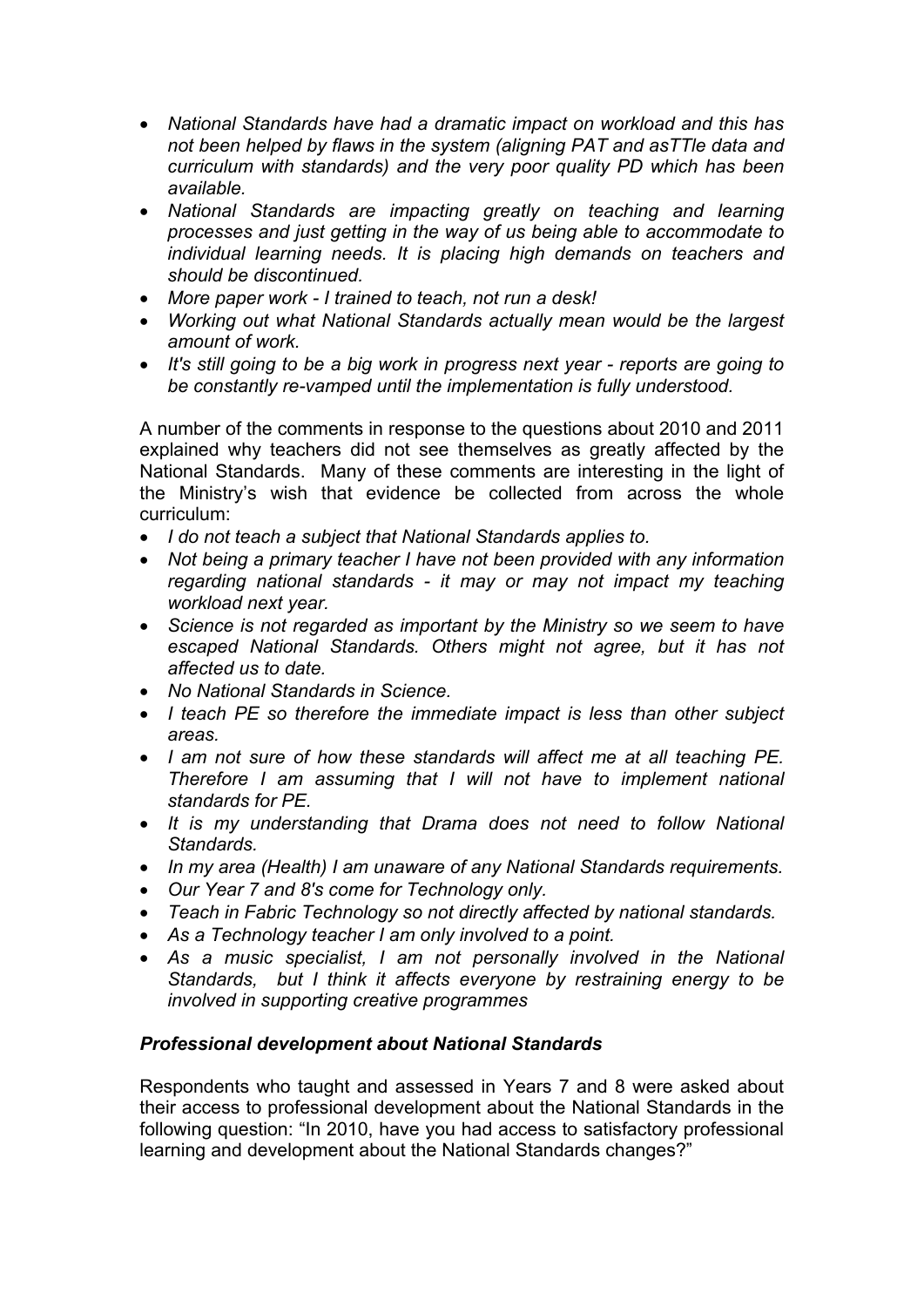Table 2 shows that only about a quarter of the respondents believed that they had had access to satisfactory professional learning and development about the Standards.

| Table 2 – Access to satisfactory PD |  |  |  |
|-------------------------------------|--|--|--|
|-------------------------------------|--|--|--|

| Answer          | Percentage | <b>Number</b> |
|-----------------|------------|---------------|
| Yes             | 26         | 128           |
| <b>No</b>       | 66         | 329           |
| Don't know      |            | 43            |
| Total responses |            | 500           |

There were 96 comments in total. Some of these comments reflected considerable cynicism about the Standards:

- *I have been kept updated, however there appears to be no substance to National Standards. I am satisfied to have no PD on what appears to be a pointless shuffling of bureaucratic terminology.*
- *It has not been satisfactory because the standards were not trialled so the PD is very much trial and error based.*
- *National Standards are not standardised. Very subjective… Exemplars inconsistent on web. Nat Stds, asTTle and PATs are not aligned with National Curriculum. Student can be at the level in one assessment and below in another. A lot of time spent assessing to find you have to use teacher judgement. A waste of time!*
- *Had as much as we could expect but still too many uncertainties and differences in interpretation as to what evidence is required to justify a student reaching a level. Open to many different interpretations throughout NZ!!!!!!!!*

Other comments were critical of the PD on offer:

- *The feedback I have received from those that have attended is that they are crap. It was more "what have you done" rather than what you should do.*
- *We have not had enough specific examples of what they look like and the PD days I have attended have been very vague.*
- *Called professional development but not very informative or useful.*
- *Quality has been very poor it has been 'busy work' rather than really helpful ideas and examples. I have found this incredibly frustrating and it is very inefficient.*

For a number of respondents, the professional development available has been entirely school-based, and for many respondents this was not satisfactory:

- *More external PD would have been useful we just had our HOF dictating to us what we have to do.*
- *The only professional learning was offered to the HOD and she had problems understanding it and then coming home to teach us about it.*
- *It was limited to management and we were just told to follow their instructions with no real understanding of what the standards were being assessed for.*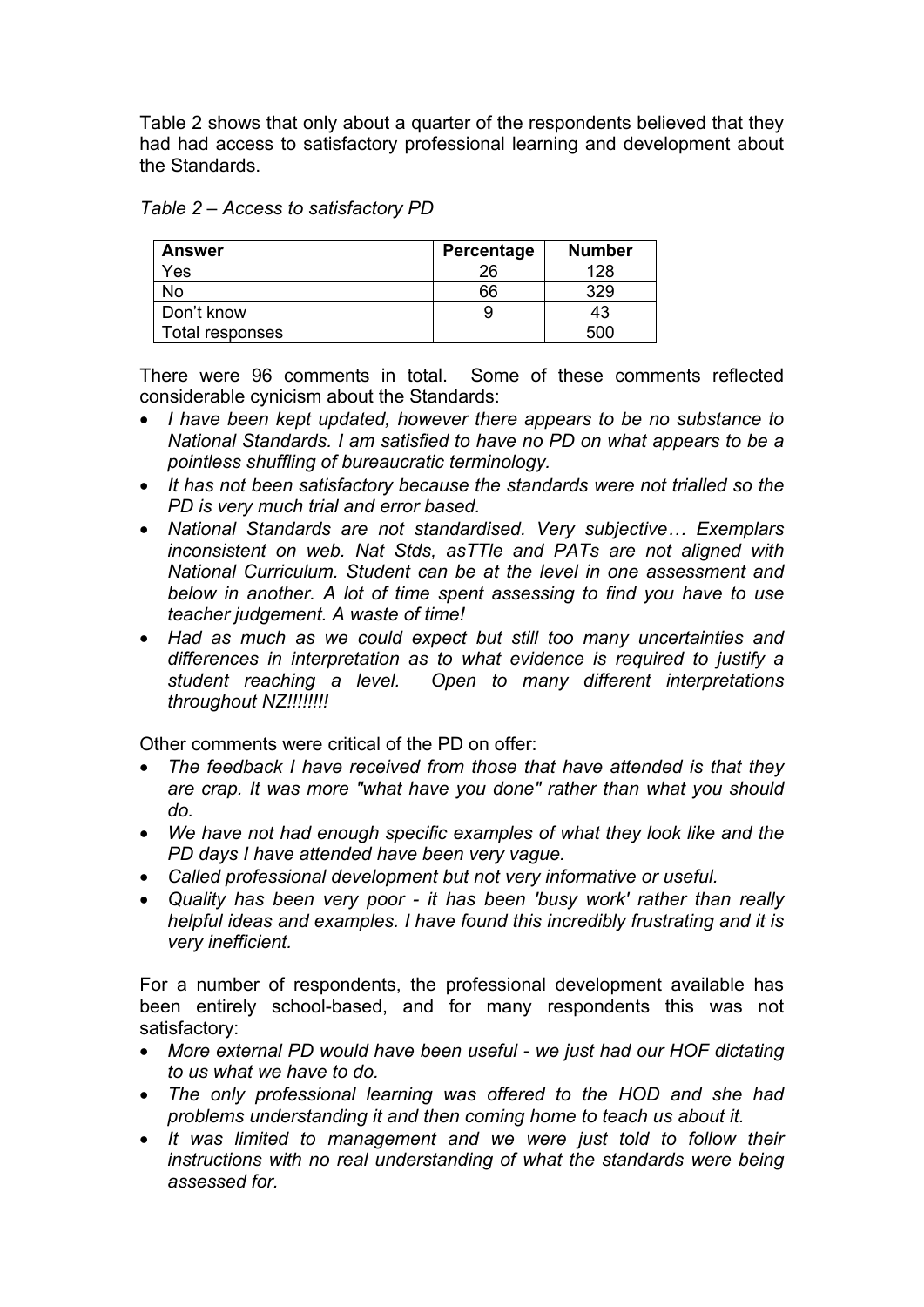- *But not from outside providers which has been hopeless. Has been within school.*
- *The standards have been explained in a school wide professional development. Otherwise I have not been involved.*
- *Others in the faculty went to courses. Information I received was summarised - not all that satisfactory in my opinion. I needed first hand training.*
- *We have had paper handed to us to read and then some time to discuss this in meetings and around the staffroom table but it is still overwhelming and we are all worried about getting it right.*
- *Just talking about new reading materials.*
- *In our Year 7&8 syndicate, yes. Whole school, not a lot at all. Or if there has been... it didn't meet my needs.*
- *Just very briefly in Department Meetings.*

One respondent felt that they had been 'out of the loop' because they were in a Year 7-13 school:

• *Our school missed out on being notified about courses locally on National Standards (maybe because we're Y7-Y13?) - I have been to ONE half-day course!!!* 

Another respondent admitted that they had missed out on PD because their school was boycotting the standards:

• *Our school has boycotted any PD.* 

Some of the respondents who answered 'No' to the question commented on the workload impact of the lack of professional development:

- *As a result non contact time has been used on a weekly basis as a means of developing us professionally in the area of National Standards.*
- *Yes, however much of this has been done in non contact time taking time away from other subject areas for planning, assessment etc.*

Not all comments were negative, however:

• *Our school didn't bother with all the moaning and groaning and got on with it. We have a great intermediate dept who were willing to attend all professional training offered and we also have an excellent enthusiastic lead teacher.* 

## *Time to collaborate*

The final question directed at Year 7 and 8 teachers was about time to collaborate, as follows: "In 2010, has your school provided you with sufficient time to collaborate with colleagues about the National Standards changes?" Table 3 (see over) shows the responses: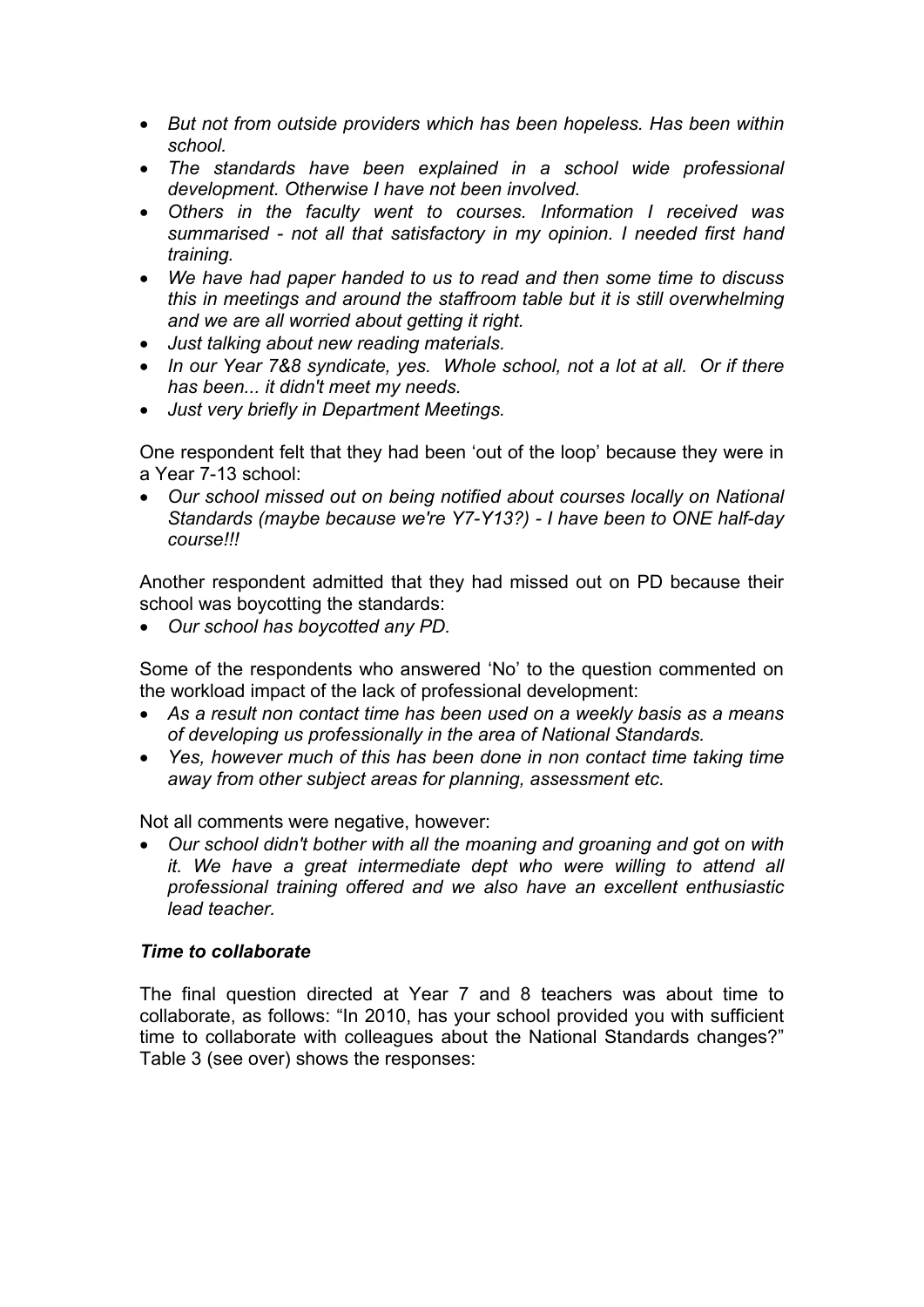*Table 3 – Sufficiency of time to collaborate with colleagues about changes* 

| <b>Answer</b>   | Percentage | <b>Number</b> |
|-----------------|------------|---------------|
| Yes             | 26         | 130           |
| No              | 63         | 314           |
| Don't know      | 11         | 55            |
| Total responses |            | 499           |

There were 81 comments in response to this question. Many of them complained that no specific extra time had been set aside for this work:

- *It should not have been used in non contact time. A call back day would have been preferred.*
- *I would have liked time out of our regular meeting to do this. Everything was focused on the reports not changing our teaching.*
- *We have done this collaboration in our own time and at after school meetings.*
- *There have been no opportunities for ANY collaboration.*
- *We give up our own time for meetings on National Standards. No time during teaching school hours.*
- *It is recognised that we are doing this but no extra time is given within the timetable for this collaboration and this is where the pressure arises. Adding in work and not giving time to do it in an already busy schedule.*
- *NOOOOOO! WE HAVE TO WORRY AND MEET UP IN OUR OWN TIME.*
- *No time has been provided for this.*
- *We have just been told to fix it!*
- *We have had to find time on top of all other meetings and extra-curricular activities.*
- *Just normal meeting time, no release for individual testing of pupils.*
- *None offered at all.*

Others complained about the inadequacy of the time that had been allocated:

- *Some time has been given but not enough. Again there seems to be no monetary support from the Ministry for upskilling teachers and making curriculum changes. Also no specific support for Y7-13 schools with specialist teachers, so for us the English teachers have become responsible for all the National Standards assessment for reading and writing.*
- *Some time has been provided with a few individuals but not across the entire school.*
- *We have had a timeline to work to but it was too rushed and has caused a huge amount of stress. We are too busy trying to do it all to waste time chatting about it. We have just got on with it.*
- *Part of one hour long staff meeting.*
- *1 hr to allow writing of report statements for NS.*
- *This has almost all been done in our own time and in professional discussion.*
- *Have provided some time but fairly limited.*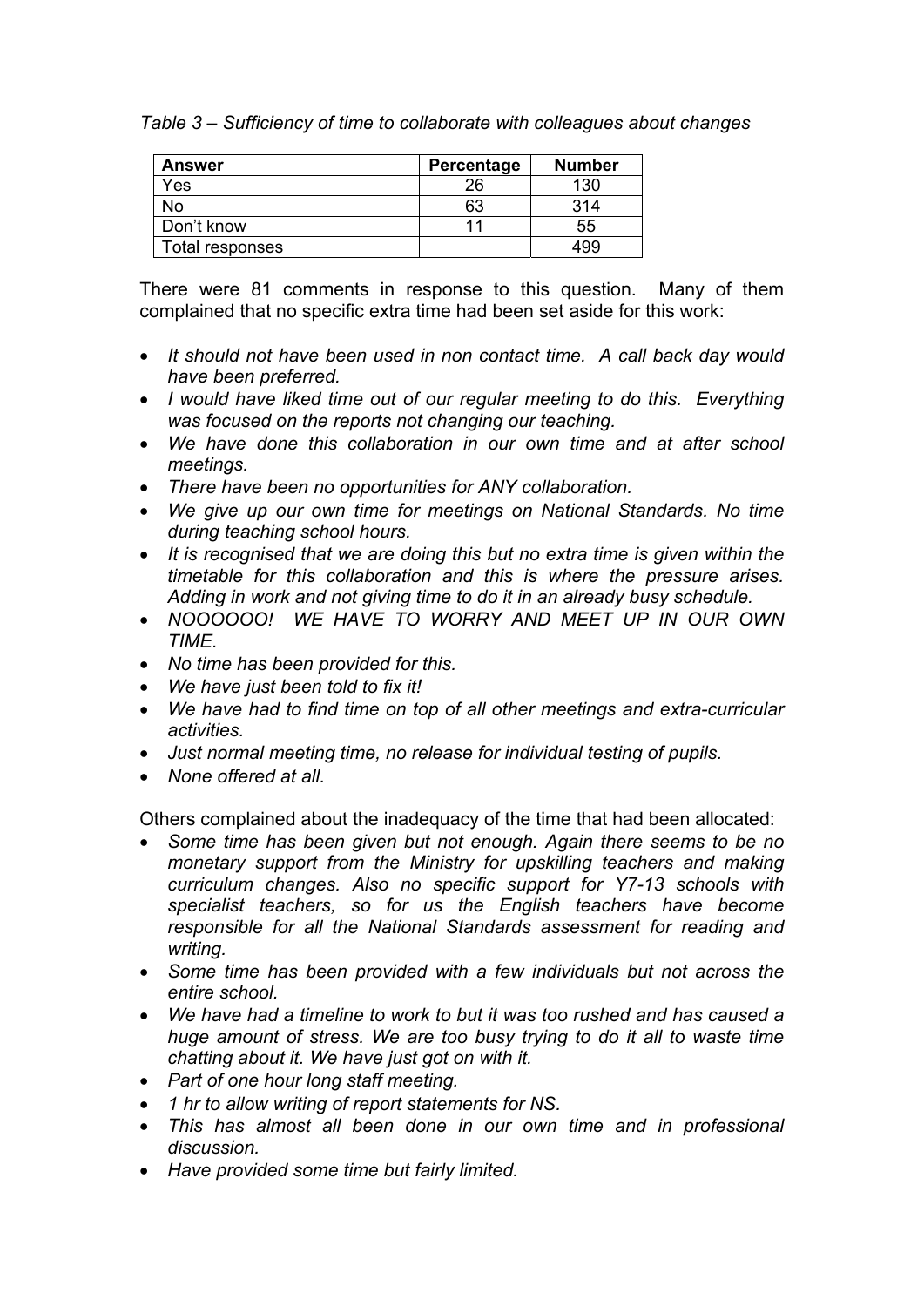- *Very briefly in Department meetings. We are too over-loaded with marking and assessment.*
- *We have had meetings to go through the reading standards. However, there has been little time to moderate marking between classes and teams.*

Not all comments were negative:

- *We have had no specified time to collaborate, however, we expect little to no change with National Standards. Therefore, I am happy with no time set aside for it.*
- *Faculty time has been allocated to this a very supportive senior management.*

## **Conclusions**

Many PPTA members who teach and assess in Years 7 and 8, either in a Year 7-13 or 7-10 school or in an area school, are experiencing negative impacts on their workloads and stress levels from the implementation of National Standards. The 70% of respondents who are also tasked with implementing revised achievement standards are being doubly affected.

From this survey there is little evidence of enthusiasm for National Standards from PPTA members who teach in Years 7 and 8. There is also a common perception that the National Standards have nothing to do with them because of the specialist subject(s) they are teaching, despite the government's encouragement of schools to involve all curriculum areas in the development of students' reading, writing and maths and in the collection of evidence against the Standards.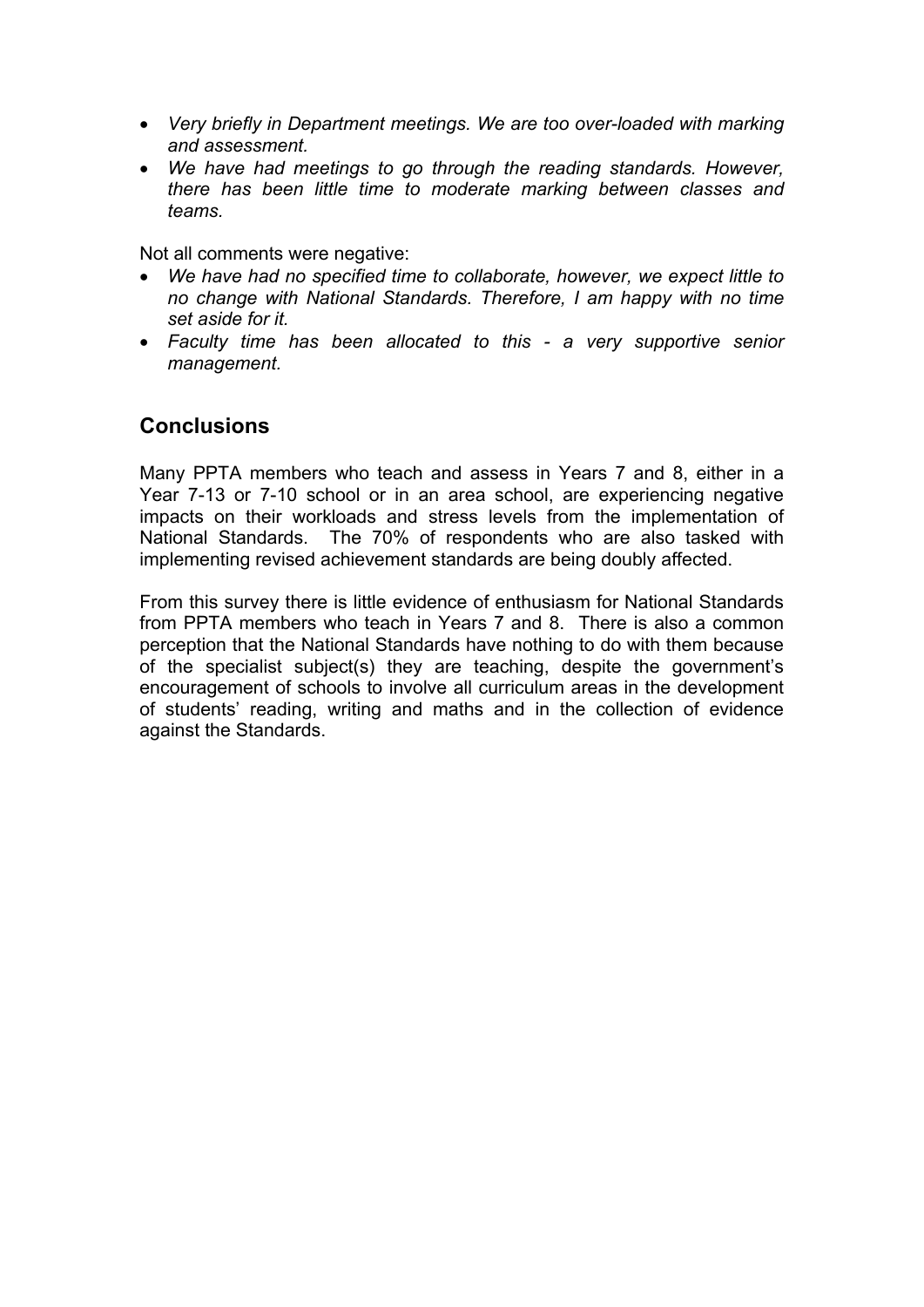## **Appendix – Sample characteristics**

Respondents who taught in Years 7 and 8 are a sub-set of a much larger sample of 3,259 PPTA members who responded to the survey in Term 4 2010. Like the larger sample (reported in *The cost of change: PPTA survey on NCEA workload 2010,* NZPPTA, 2011), this sub-set is strongly representative of the PPTA membership.

## **Type of school**

Most of the respondents who taught Years 7 and 8 were in Year 7-13 or 7-10 schools rather than area schools, judging by their responses to the question "Which collective agreement are you covered by?"

## *Table 4 – Applicable collective agreement*

| Applicable collective agreement    |                      |            | <b>Number</b>  | Percentage |
|------------------------------------|----------------------|------------|----------------|------------|
| Secondary                          | Teachers' Collective |            | 443            | 90.6       |
| Agreement (STCA)                   |                      |            |                |            |
| Secondary Principals'              |                      | Collective | $\overline{2}$ | 0.4        |
| Agreement (SPCA)                   |                      |            |                |            |
| Area School Teachers' Collective   |                      |            | -44            | 9.0        |
| Agreement (ASTCA)                  |                      |            |                |            |
| Area School Principals' Collective |                      |            | -0             | 0.0        |
| Agreement (ASPCA)                  |                      |            |                |            |
| Skipped question                   |                      |            | 30             |            |

## **Respondent's main role in school**

*Table 5 – Respondent's main role in school* 

| Main role in school              | <b>Number</b> | Percentage |
|----------------------------------|---------------|------------|
| Senior management                | 24            | 4.8        |
| Middle management (e.g. HOD/TIC) | 157           | 31.5       |
| Principal's Nominee (for NZQA)   |               | 02         |
| Guidance counsellor              |               | 02         |
| Careers advisor                  | 2             | 0.4        |
| Classroom teacher                | 256           | 51.3       |
| Special education teacher        |               | 1.4        |
| Other (please specify)           | 51            | 10.2       |
| Answered question                | 499           |            |
| Skipped question                 | 20            |            |